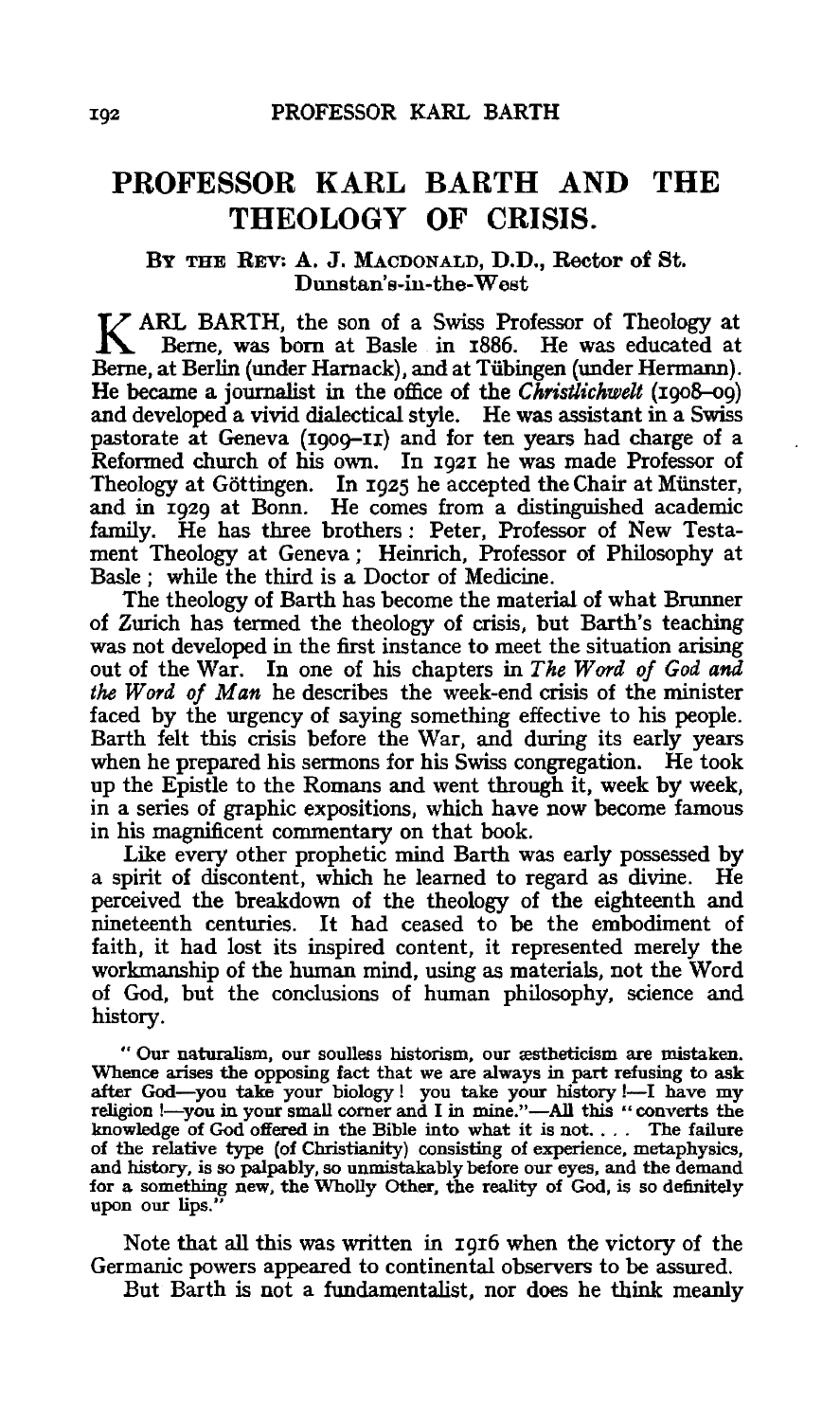of the gifts of intellect in the interpretation of the Bible and religion. We require the aid of criticism, history and science, but religion enters when these have done their work. It is something very far beyond and above the conclusions of the intellectualists in any branch of enquiry. So he condemns the modem tendency to "shake off theology and think what is intelligible " as " hysterical and thoughtless." To be ashamed of theology is " a children's disease." His quarrel with contemporary theology is levelled against its lack of spiritual insight, of spiritual content and power to inspire.

In this Conference we shall perhaps be more especially interested in what Barth calls the preacher's problem. He says:

"Once in the Ministry I found myself growing away from these theological habits of thought and being forced back . . . more and more upon the specific minister's problem, the sermon. I sought to find my way between the problem of human life on the one hand and the content of the Bible on the other. My intention is not to create a new theology, but to get at the trend of the revealed theology of the Bible, and make that a living message for the crisis of the times."

Although he makes use of every modem aid to interpretation, Barth is not a Modernist. He accepts the theology of the Creeds, but seeks to expound their living content, and finds it in the Bible message which they enshrine.

But he is aware also of the problem of the man in the pew.

"On Sunday morning when the bells ring to call the congregation and minister to church, there is in the air an expectancy that something great, crucial and momentous is to happen. Here is a building, old or new, of which the very architecture, even apart from the symbols, paintings, and appointments which adorn it, betrays the fact that it is thought of as a place of extraordinary doings. Here are people, only two or three . . . or perhaps even a few hundred, who, impelled by a strange instinct or will, stream towards this building, where they seek—what ? . . and their be-<br>ing here points to the event that is expected . . . or was once expected here.

. here above all is a man (the preacher) upon whom the expectation of the apparently imminent event seems to rest in a special way. - he will pray-he will read from the Bible-he will enter the pulpit and-here is daring-preach ; that is, he will add to what has been read from the Bible something from his own head and heart. . . . He must speak of God-God *is* present. The whole situation witnesses, cries, simply shouts of it, even when in ministers or people there arises questioning, wretchedness or despair."...

Karl Barth's theology springs from this overpowering sense of the individual preacher's *need-"* Not until our preaching arises from need will our work become a *mission.* Mission alone can legitimize preaching." "Woe is me if I preach not the Gospel." It is no use for the preacher to contemplate resignation under the sense of unworthiness or unfitness-

"Shall we say farewell to the ministry, give up our positions, and be-<br>come what all the others are ?--But the others are not happy. . . . If we were not ministers others would have to be ... giving up the ministry would be as sensible as taking one's life ; nothing would come of it, absolutely nothing."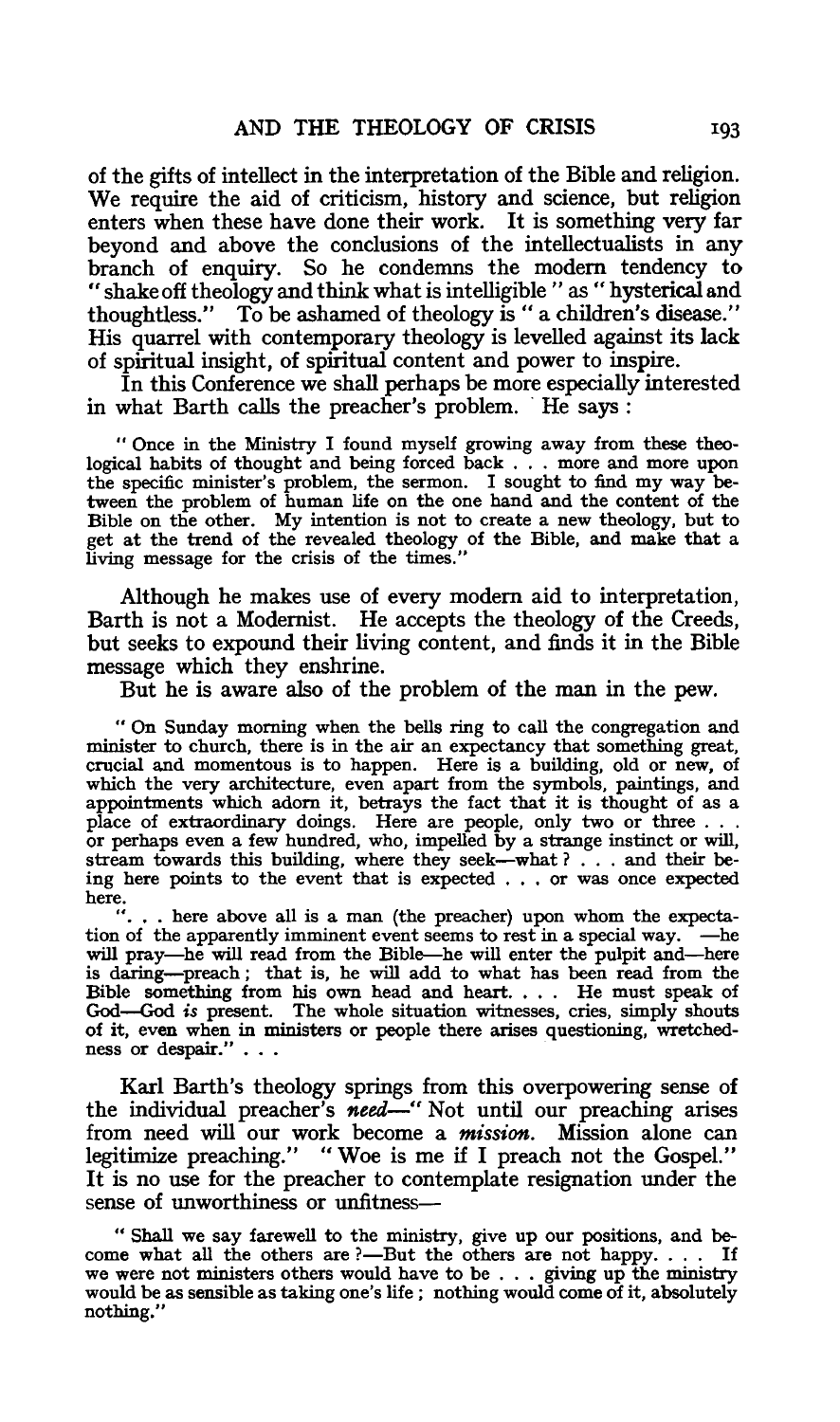How does Barth solve the problem ? His reply takes us to the heart of the Barthian system. It must be " remembered as we look forward to our task that only God *Himself* can speak of God. The task of the minister is the Word of God," and he weaves the maxim into his first formal theological work (the first volume of the *Dogmatik)* written when no longer a parish minister, but when occupying the Chair of theology at Miinster. He defines "dogmatics " as the " effort towards the recognition of the legitimate content of Christian speech about God and Man." Human preaching can only be a *ministerium verbi,* a service towards this original Word-itself. His idea contains the notion of the Word, the Logos Himself being in the preaching, " its content can be no other than the Word of God itself." The human word of the preacher is merely the instrument of the Word of God, empowered and directed by the same Word of God which declared itself in Holy Scripture. So the sense of burden is removed from us by the recollection that our preaching is not our own-it is a manifestation of the Word of God.

" Obviously the people have no need of *our* observations upon morality and culture, or even of our disquisitions upon religion, worship and the possible existence of other worlds. The theme of preaching is not ' psychology, morals, biblical history, public utility, ecclesiastical tradition, personal experience,' but the . . . ' Cross, the Resurrection and repentance ' -and this is what the people expect to hear. If the congregation brings to church the great question of human life and seeks an answer for it, the Bible contrariwise brings an answer."

We have to speak of God, or better, let God speak in us. What, then, is Barth's view of God? His conception of God is primarily transcendental although its transcendentalism is balanced by the immanentalism of his doctrine of the Holy Spirit. "God is in Heaven;<br>we are on earth—to use the language of human symbols." There we are on earth-to use the language of human symbols." is a distinction between God and ourselves which cannot be traversed -surely a healthy challenge to the vague subjective teaching which inspires our preaching, our religion, our psychology to-day-all, be it observed, an inheritance from two hundred years of theologising and philosophising and now of psychologising. This is the angle of approach of prophetic men, of Isaiah and Jeremiah, of Paul and Luther and Calvin. It is Barth's challenge to the immanental theology of our day. The necessary prerequisite for every soul which would get right with God is to realise God as completely and distinctly *other* than himself, not to be grasped by any subjective movement of thought, only to be understood by movement from the other side, by revelation from God, indeed as Barth has recently shown, in his little book on the Holy Spirit, by the agency of the Holy Spirit. So completely does Barth draw a distinction between man and God, that he defines God as " non-being " in contrast with the existential life of man, as Plato taught and as, we may add, John the Scot in the ninth century taught, although under the different phrase" no-thing." Hence S. Paul speaks of the unknown God. Yet there is no Gnostic nihilism in this conception. God is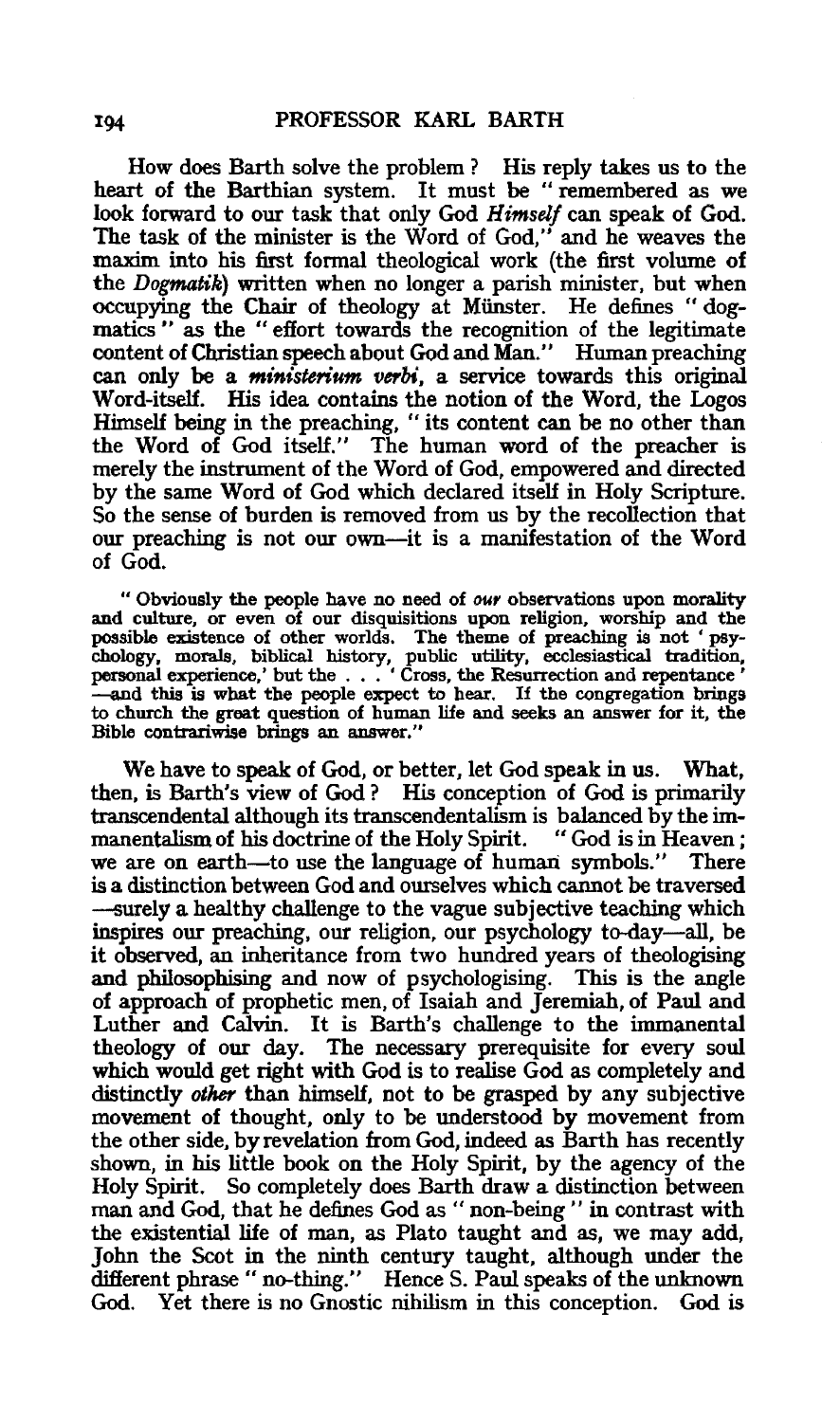only described as " non-being " in contrast with the material nature of human beings; "spiritual being" would express Barth's meaning just as well. The loftiest human conception or experience of God falls short of apprehending His reality because we, as material beings, cannot approach to a true conception of the spiritual, of God. " The divine is on the further side of the human last." Barth is content to state the *fact* of God, and he calls upon us to be content with that ; man cannot define the attributes and qualities of God, especially as God seldom speaks of Himself in revelation.

How does man become conscious of the fact of God-how does man know that God is there ? Not through any movement of man towards God, but of God towards man. There is no way from man to God, but from God to man. This is another fundamental Barthian concept. Man is incapable of finding out God by his own efforts. God seeks man and finds him. I think Barth is right. God the Word came seeking man, came down from Heaven, was incarnate. The process of the Incarnation is God seeking man, making a way from God to man, not *vice versa.* Man must place himself in the way of the seeking God. That is our part in the process. "Seek ve the Lord" means "go out and on to the wav " Seek ye the Lord " means " go out and on to the way where the Seeker may find you." So Paul says " work out your own salvation-for it is God which worketh in you both to will and to work for his good pleasure (Phil. ii. 12 f.), a piece of antithetical dialectic which Barth accurately reflects.

The medium of our knowledge, or consciousness, or experience of God is revelation. Human thought and reason cannot find Him. Even the mystic cannot find God, apart from the self-revelation of God to his soul. This revelation is granted by the Divine Word, the Logos, the Son. If the Word of God is laid upon the lips of the preacher " that happens through the monarchical Word of God Himself." That which is Revealed and the Revealer are the same, God the Father, God the Son. God's work is the function of speaking or revealing, so the Son of God is the Word. Revelation is not a gradual response of God to man as man slowly thinks his way towards God through the centuries. Revelation is a breakinginto history at definite points, in the prophets, in Jesus. Revelation envelops history at both ends. It was there waiting, before human history began. It will be there after human history has ended. it is pre-history, and post-history. So in the person of Jesus, the Word of God was revealed. It crashed into human thought in the midst of its blind stumbling course. The same process takes place in individuals to-day. The revelation of God to us is a coming of the Word to us. We are found by God. God is not immanent in us save in the gift of the Holy Spirit : He is made imminent to us by the revealing Word. The *Kenosis* teaching of S. Paul does not mean that Christ emptied Himself of divinity, it means, that He came down and took to Himself humanity. It was no mere raising of the human up to the divine, but a coming down of the divine to the level of the human. The novelty of revelation and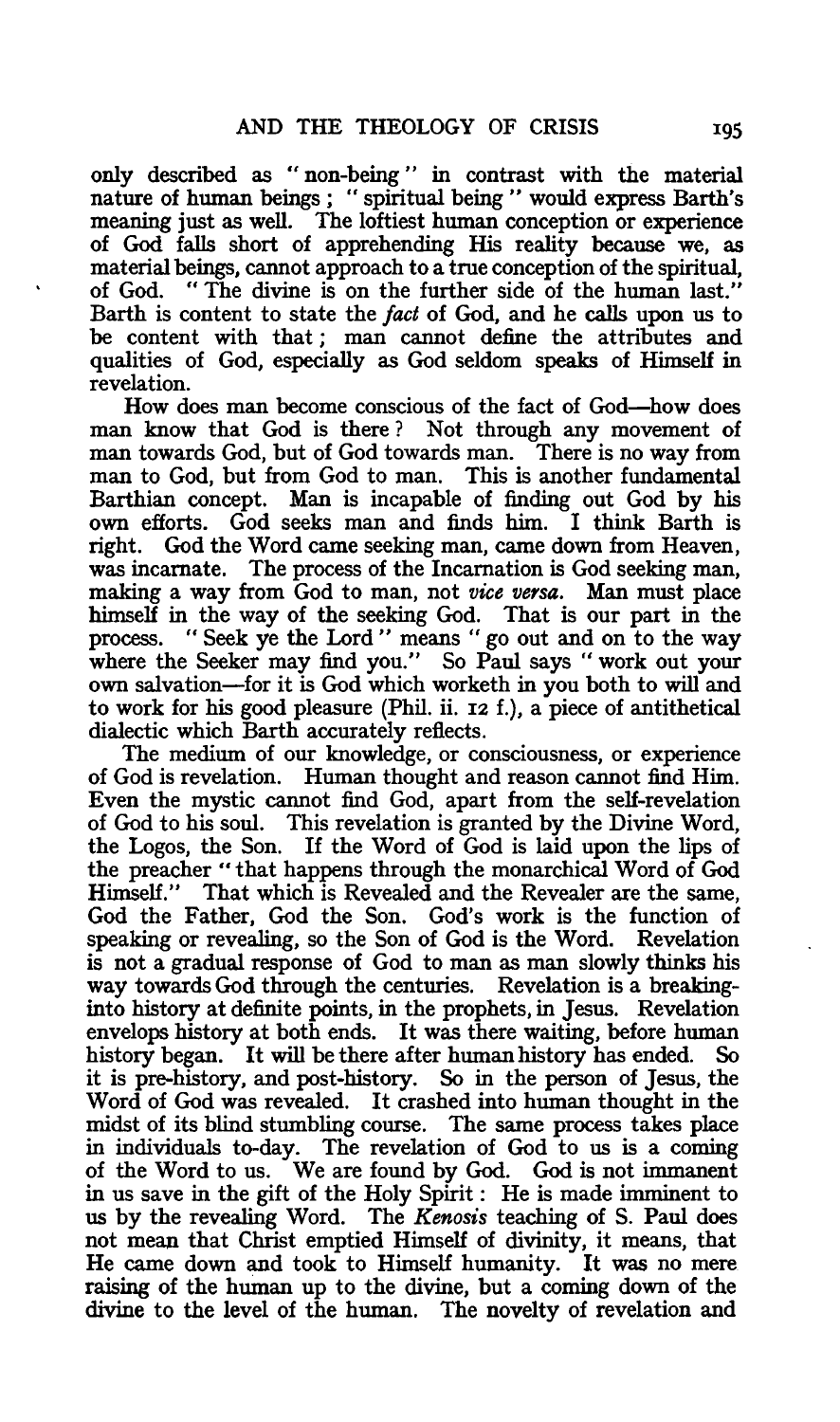reconciliation is that God unites human existence to Himself in time at the Incarnation. The humanity of Tesus is a "predicate" The humanity of Jesus is a " predicate of God, of the Lord as mediator functioning for us, assumed in incomprehensible condescension." Hence the Incarnation cannot be interpreted as a mere event in history. It is the manifestation on the field of human history, of pre-history. It can only be comprehended theologically. From the point of view of human history it may be a miracle, from the point of view of pre-history and eternity, it is a natural divine event which we shall expect. In theology it is no marvel or miracle. In precisely the same way the book of Genesis speaks to us of God, because it contains the record of the revelation of God to Abraham. It records a breakingin of God upon the theatre of history in the consciousness of Abraham, and what concerned Abraham concerns us. So the Incarnation and the faith of Abraham are incomprehensible to the observer who does not regard them with something more than the equipment of the historian. They are only comprehensible to an observer endowed with faith. By this method Barth has no difficulty in grasping the scriptural account of the process of the Incarnationthe Virgin-birth. It is a straightforward account of the entry of the revealing Word into history, into time. Thus while it is an historical event, it differs from all other historical events, because it is the point at which pre-history, the divine, is revealed on the plane of the human. The Word of God actually " *becomes* " for us at the Virgin Birth. This is the miracle from the human standpoint. Our theological knowledge prevents it from being a myth. It is not a fact in the ordinary sense, but a fact of which God is the doer. The real miracle is not in the method of the birth of Jesus, but in the fact that the Son of God came to earth.

If the function of the Word of God or Son of God is that of the Revealer, the Word is also revelation itself. The function of the Holy Spirit in Barth's theology is to enable men to grasp the revelation, and to produce its fruits in the human soul. Barth dissociates the human spirit from the Holy Spirit. The human spirit is not a spark of divinity, as some of the old Greek thinkers taught, it is absolutely other than the divine Spirit. The human spirit cannot find God without an indwelling of the Holy Spirit. The indwelling Holy Spirit re-creates the Spirit of man, and reconciles it with God. He does this by the gift of grace. " Spirit is only recognized by Spirit, God by God. The Word of God speaks in us through the Spirit of God, and the same Spirit hears in us." Thus the special function of the Spirit is that of interpretation, interpretation of that which is revealed by the word, although Barth does not actually use this term interpretation.

The Holy Spirit is set up in the human subject as a newly constituted subject with the human " I," and imparts its divine influence to the soul ... so that we have peace with God and entrance to his grace. Barth appears to identify the presence of the Holy Spirit so closely with the believer's spirit, that the "ego" remains not "I" but becomes " we"-" we have peace with God" means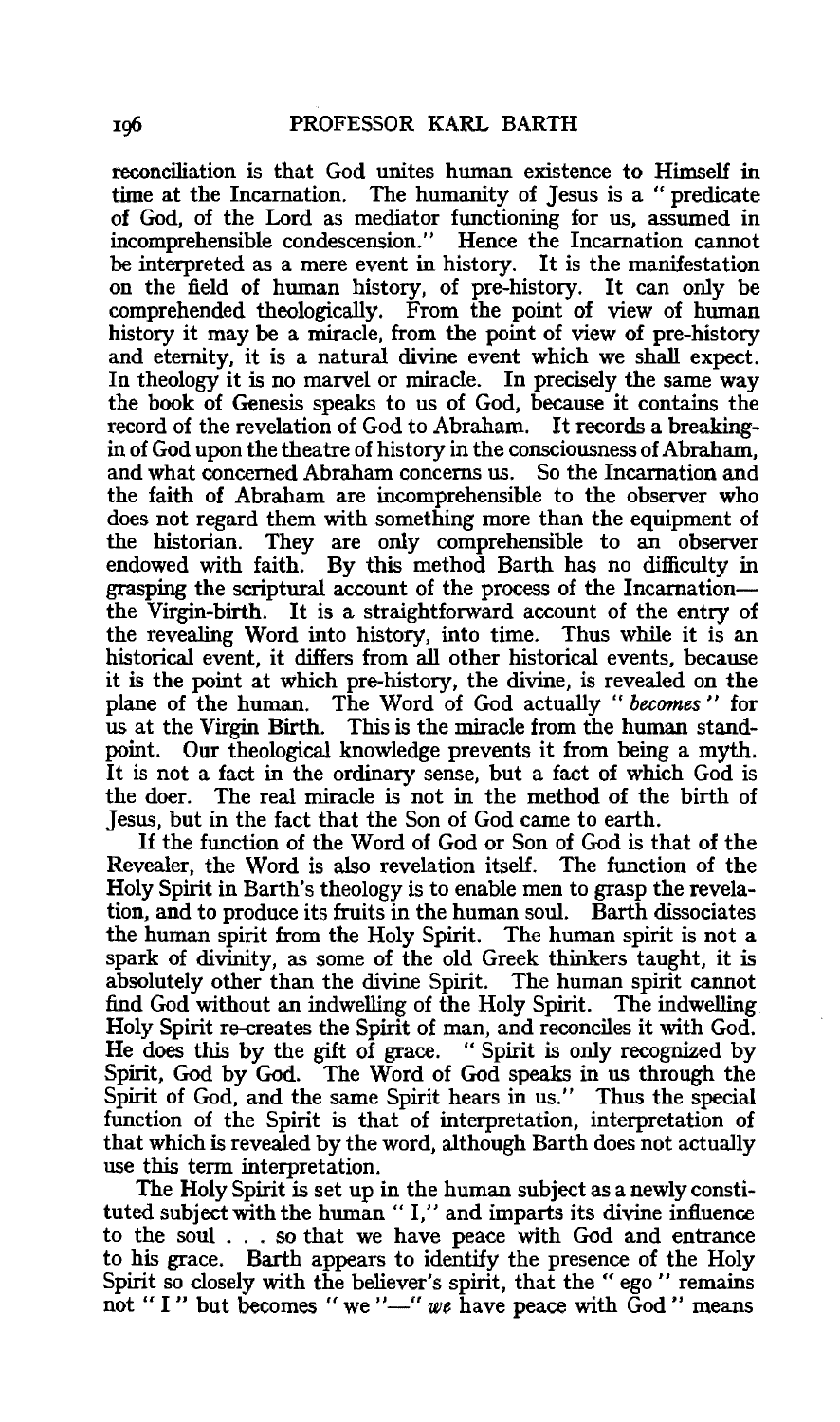*«I* and the Spirit within me." This union of the Holy Spirit with the human spirit is effected through faith, which itself is the gift of the Holy Spirit. Grace is not mere sanctification, it is also a gift of God, imparted by the Holy Spirit. " The eternal source of grace is the Holy Spirit. Grace is more than favour, more than sanctification. It is the life itself in the form of the infusion of the Holy Spirit, an inpouring of the Lord of Life Himself." This emphasis upon the indwelling Spirit should remove the charge that the Barthian theology passes over the doctrine of divine immanence.

Baptism is an endowment with grace-not with the Holy Spirit. The Spirit gives grace in baptism, in baptism man is put under the sign of grace. The mere human and material concomitants of baptism do not secure the grace. The dynamic of baptism is the Holy Spirit.

The Holy Communion is a physical appropriation of the bread and wine, and a spiritual appropriation of the true Body and Blood of the Lord. But there is no union between substance and symbol, between the material elements and the spiritual reality. In the Lord's Supper the Holy Spirit adds spiritual substance to the symbol, and revelation to the witness of revelation, poured out according to his own free pleasure.

According to Karl Barth, the Bible is not merely the literature of a religion, or of the Church. It is the source of authority for personal religion. There is no way from God to our souls save through the letter of that writing. This view does not exclude the necessary criticism of the text. It is the function of criticism to arrive at the inner meaning of the letter. If the Bible contains the Word of God spoken to us, it is a collection of human documents, demanding educated human efforts for the elucidation of the text. But scholarly criticism and explanation of the text is one thing; feeding the soul on the Word of God is another. The latter begins when the former ends. In the Bible we find a new world—the world of revelation. "There is a river in the Bible that carries us away, once we have entrusted our destiny to itaway from ourselves to the sea. The Holy Scriptures will interpret themselves, in spite of all our human limitations. We need only dare to follow this drive, this Spirit, this river, to grow out beyond ourselves towards the highest answer. This daring is faith. The Bible unfolds to us as we are made to grow by the grace of God."

If the Bible is not meant to teach us history, neither does it teach us mere morality, for the simple reason that the new world of the Bible is not concerned with the doings of man, but with the doings of God. It is a world in which morality is dispensed with, because it is taken for granted. The real issue is spiritual. Nor is the Bible a text-book of natural science. The biblical idea of creation is intended for " a solemn marking of the distance between the cosmos and the Creator, and precisely not for a metaphysical explanation of the world. God *said* Let there be l That is all. All being awaits upon the Word of God." Sir James Jeans has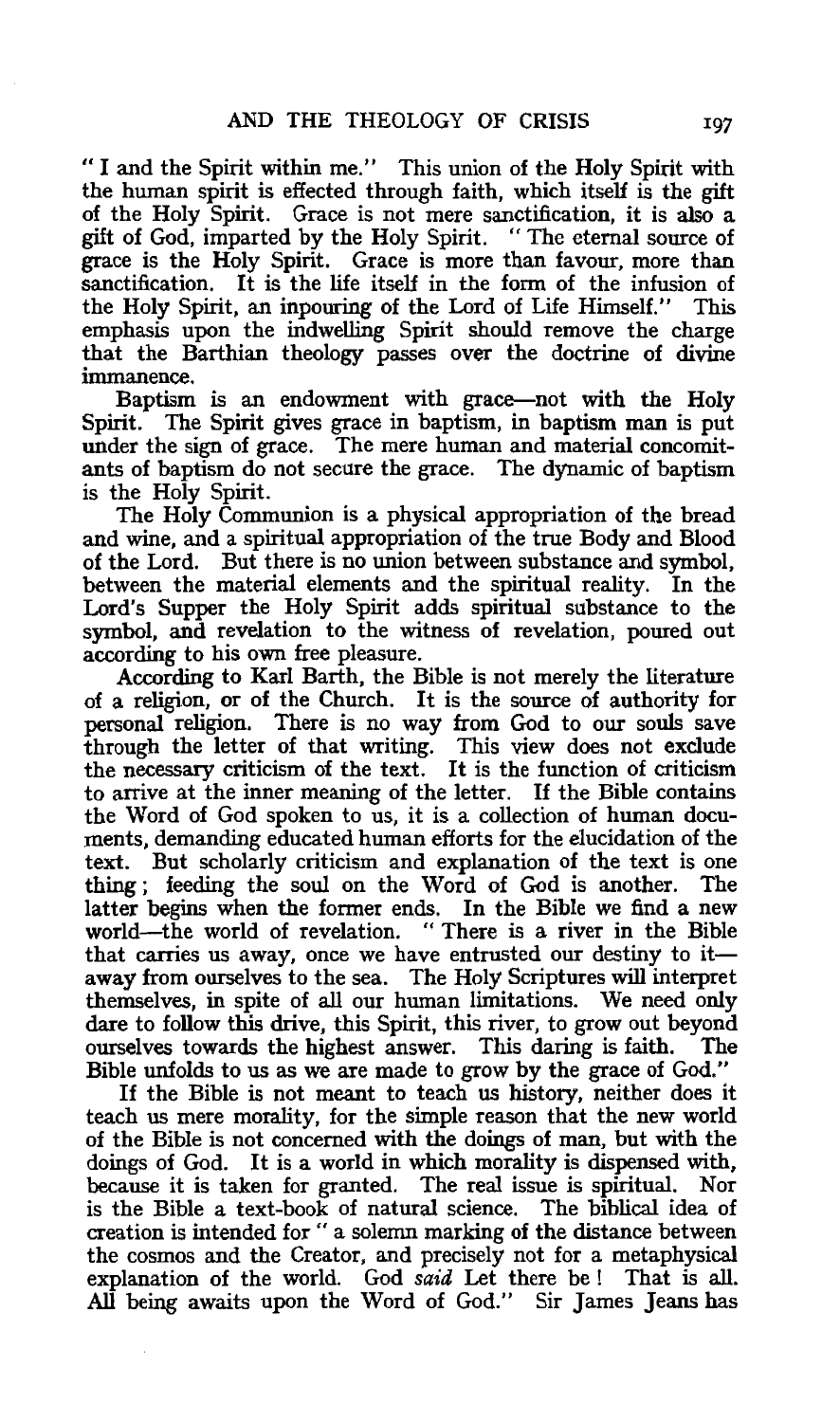recently said a precisely similar thing : " The whole story of creation can be told with perfect accuracy and completeness in the six words : God said, Let there be light.' " <sup>1</sup>

" It is not the right human thoughts about God which form the context of the Bible, but the right divine thoughts about men. God purposes nought but the establishment of a new world. Who is God ? The Son who has become the mediator for my soul, but more than that-for the whole world, the redeeming Word-the redeemer of a humanity gone astray. . . . The whole Bible authoritatively announces that God must be all in all, and the events of the Bible are the beginning, the glorious beginning of a new world.<br>Who is God? The Spirit in his believers . . . which will and must The Spirit in his believers . . . which will and must break forth from quiet hearts into the world outside. So God is immanent in the believer.''

Thus the Word of God is revealed to us in the speaking Word through the written word, *via* the voice of the preacher. Christian preaching is the Word of God by virtue of its grounding in Holy Scripture. Holy Scripture is the Word of God by virtue of its grounding in the revelation of God. Revelation is the speech of God grounded in itself. It is the Person of God Himself. The Word of God is God in His revelation.

Barth will have no concentration upon the mere human character of the life of Jesus. Jesus as God is his message-a healthy reaction against a mere Christocentric theology, against the school represented by Glover's *Jesus of History-a* vindication of Alexandrian against Antiochene Christology.

If Barth discounts the effectiveness of human reason as the instrument for discovering, by itself, the revelation, he allows room for the function of reason in apprehending that which God offers. The Word of God is the speech of divine reason to human reason, and imparts knowledge. He appears to mean that God as Word is not integrated for man, until He is received by us, that God needs for His adequate functioning human recognition. This is something more than the illumination of human intellect, it is an actualizing of the Word of God in the reason. But the two must always be kept distinct-revelation and faith on one side-religion and reason on the other.

The function of the Church in the Barthian system is to preserve the preaching ministry and impart the sacraments. This it does by preaching. The material of preaching is dogmatics or Christian doctrine, which is a formal statement of the written Word of God in Scripture, to enable a clear and concise preaching of Scripture. The practical test of doctrine is, " Can it be preached ? " The Trinitarian doctrine in the form of doctrine is the work of the Church. Here I disagree with Brunner, and I think that Barth would disagree with him, when he says that the Trinity cannot be preached. It has not been my experience. But both Barth and Brunner emphasise the statement that the Church mediates the Word of God in the form of Church doctrine.

<sup>1</sup> *Mysterious Universe*, p. 78,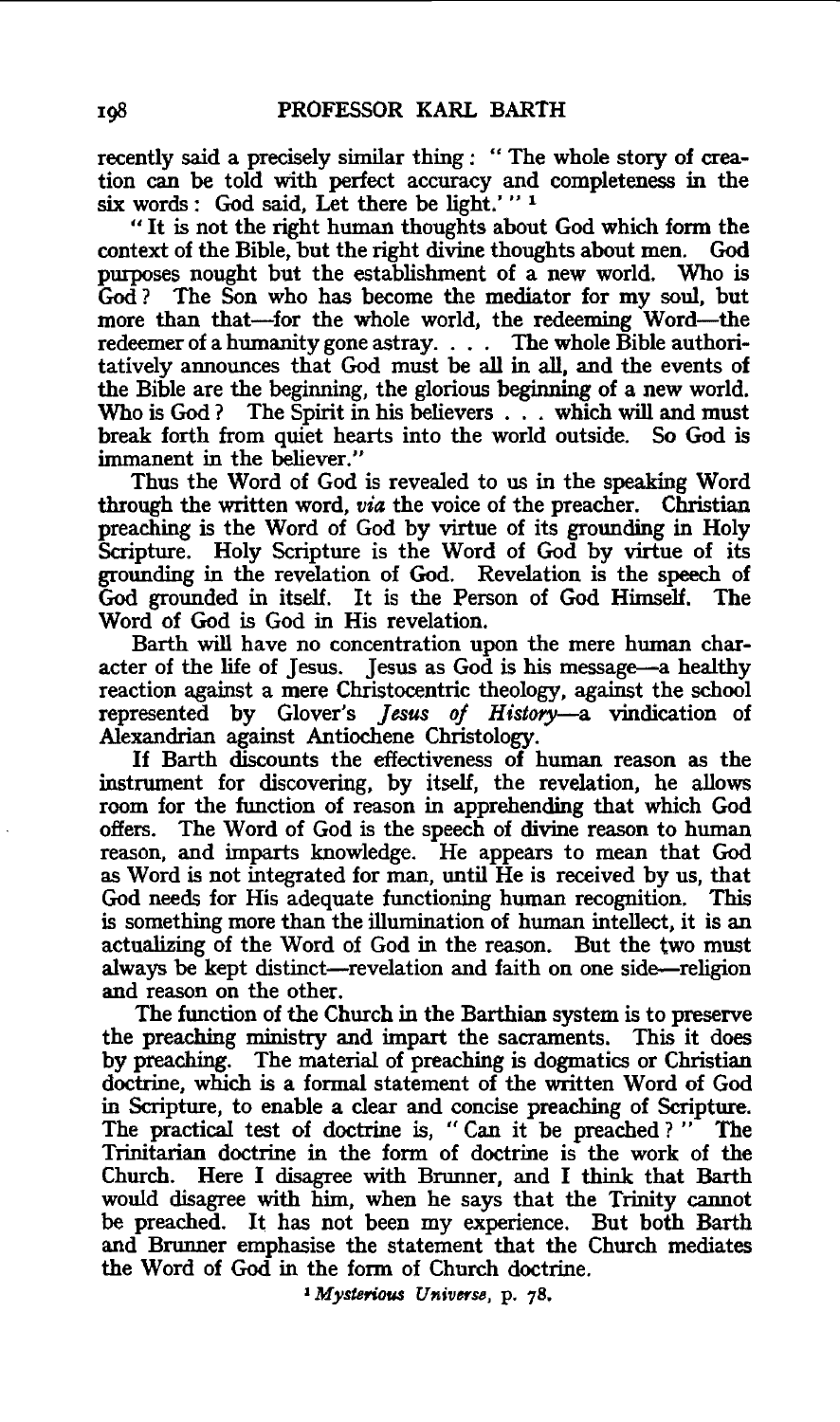So far as the Church fails to fulfil this function she comes under the lash of Barth's invective.

" What is the use of all the preaching, baptising, confirming, bell-ringing and organ playing, of all the religious crowds and modes, the counsels of 'applied religion ' . . . the community houses with or without movingpictures . . . the efforts to enliven church singing, the respectably tame and stupid . . . Church papers ? "

They might take note of this in Liverpool. He continues : " The attempt of the Christian middle-ages to *clericalise* society may perhaps be undertaken once more, and once more meet the success it deserves. Already there are signs of a disposition to make the Surely we shall resist this temptation to betray society ; it is no easier to bring it to Christ, than Christ to it. For it is God's help that we still have really in mind; and we shall deceive society about it if we set to work building churches and chapels and do not learn to wait upon Him in a wholly new way." English readers may note that Otto's mysticism is heavily criticised.

The canon of scripture was formed under the agency of the Holy Ghost. Scripture is a whole, and the Old and New Testament are parts of one whole. All scripture is inspired. So while he declines the seventeenth-century theory of verbal inspiration, he inclines to a view of plenary inspiration, although without being bound by the letter of any particular text. The Church has authority in imparting to us the context of Scripture, but it is a mediate authority, the original authority is in Scripture itself. So the Church is a teaching Church, a function not confined to the hierarchy, but shared by the whole Church of God. The Church cannot do or teach what it likes, only what it is ordered to do by God.

The conscience of man is free to accept or refuse what the Church teaches, what the Word of God speaks. The authority of the Word of God is not causal. There is only true freedom where conscience allows itself to submit and trust to authority. Authority as an overpowering causality would be a bare operation upon man. If man actually submits himself to God and actually trusts Him, that will be his own true act, an act of faith and obedience, not because he is compelled to do it, but because he does it himself. If I do not accept Scripture as a revelation of God, it becomes mere literature like that of Homer and Goethe. I have to make a decision on the truth which approaches me. But I have the Spirit's aid for this purpose.

On the doctrine of election Barth pares down the sharpness of Reformation teaching. Election to bliss or condemnation he recognises within the authority of the divine will. But man cannot decide one way or the other, and no man can say either way, what his condition is. There is never a No ! not accompanied by "Yes !" in human destiny.

This uncertain note in his teaching is abandoned when he deals with the Resurrection. Although the Resurrection of Christ was an historic event, it is vastly more. It was not the summit of a development of the human spirit. The Resurrection is a divine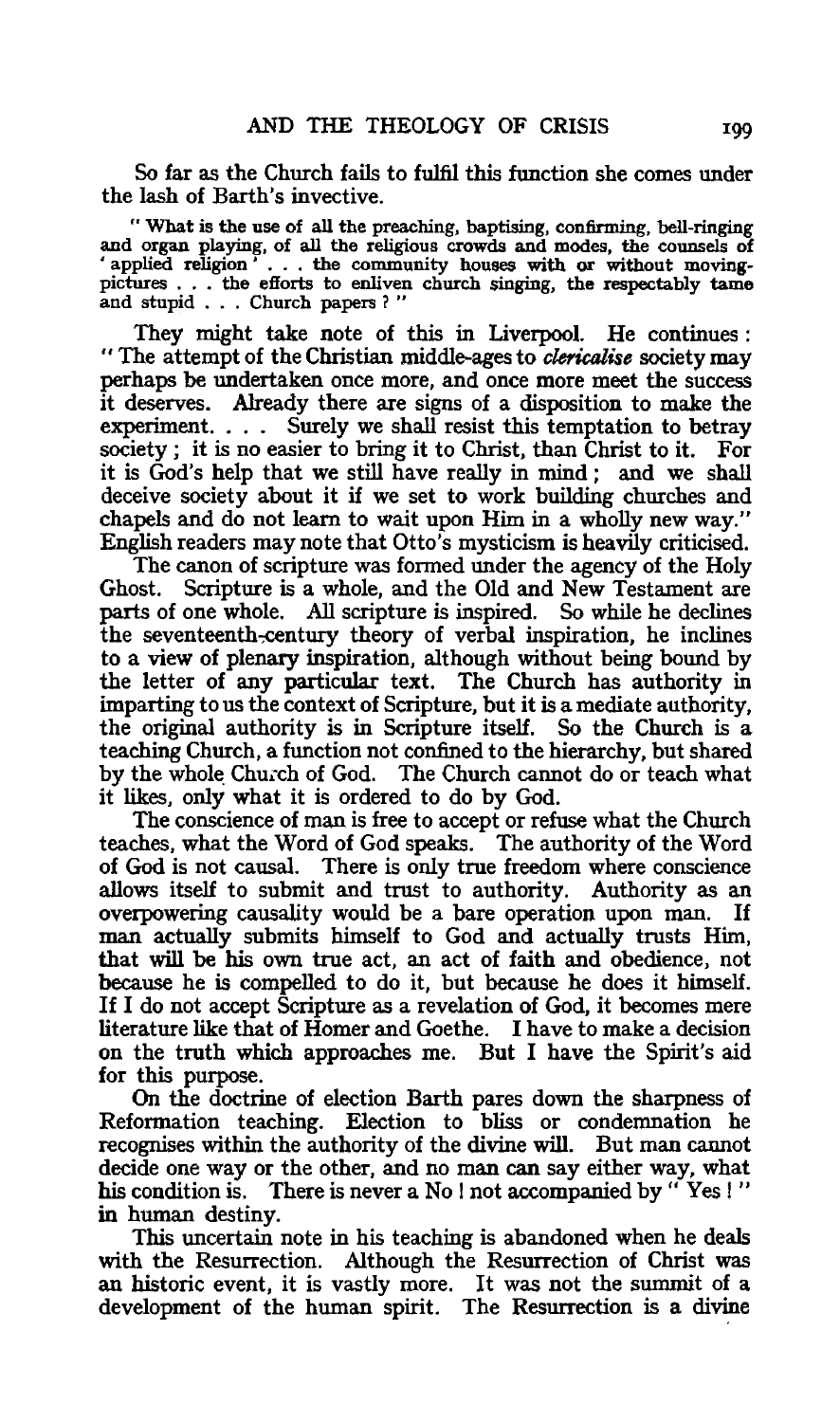event which " down-came " on to the theatre of human life, like an electric current into a dead wire. If you think of the time-series of human history as a continuation of lengths of connected wires, and then conceive of a contact being made with a power-house at one point, in one of the lengths of wire, you have a crude illustration of the Barthian idea of the Resurrection. Reality now enters the wires, and gives power and meaning to the whole length. manifestation of the sovereignty of God. In the Virgin Birth the revelation was concealed: in the Resurrection it is manifested. So revelation was concealed; in the Resurrection it is manifested. the Resurrection of Jesus introduces a new principle into our life-which makes all things new. In the Resurrection of Jesus the reality of existence is revealed. Human existence, including death, is shown to be a mere paper envelope of the inner reality, which bursts through the envelope at the Resurrection of Jesus, and will burst through the human envelope enclosing every one of us.

What is in time must die in order to enter into life. So death is not to be shunned, we should welcome it. The other miracles of the Bible illustrate this miracle. Some day people will smile at the pictures of Jesus which we have made acceptable to the cultured by purging them of miracle, even more than our eighteenth and nineteenth centuries have smiled at the miracle stories.

Resurrection means a new *corporeality.* If there is one Creator of all things, there will be one redemption of all things, even of our body. As the body participates in the incomprehensibility, the vexatiousness, and distress of our existence, it must also participate in the new possibility beyond the boundary of our existence. is, I think, a strikingly new idea. The material, the corporal, the temporal, the very terms which describe our bodily existence are finally concerned with the spiritual. Because created by God, the corporal must be resurrected by God, by virtue of an inner unity of God's function as Creator and Redeemer. There is an inner necessity in our creation which can only be fulfilled by Resurrection. We shall rise from the dead because we have been created by God. Creaturehood carries with it Resurrection as part of its nature. Human corporeality must be redeemed and resurrected because it has been created, and cannot escape the natural *denouement* of its existence. " This corruptible must put on incorruption as surely as it is corruptible, as surely as it must die."

" Eternity is set in the heart of man, set in the new man who is to be put on, made in the image of God . . . it is the God-fearing individual who is the first to be touched. *Thou* art the man*thou* art marked for it-it is *thy* concern, of *thee* is perseverance demanded—thou art the arena where the issues of Resurrection, the issues of God are determined. Observers of God there are none, as surely as there are no officious collaborators with God. There may, however, be children of God who are what they are by His Grace. There are our God-given selves, which *do not* yet appear what they shall be. This is our experience, yours and mine, which may always become the experience of God—this is the meaning of Easter."